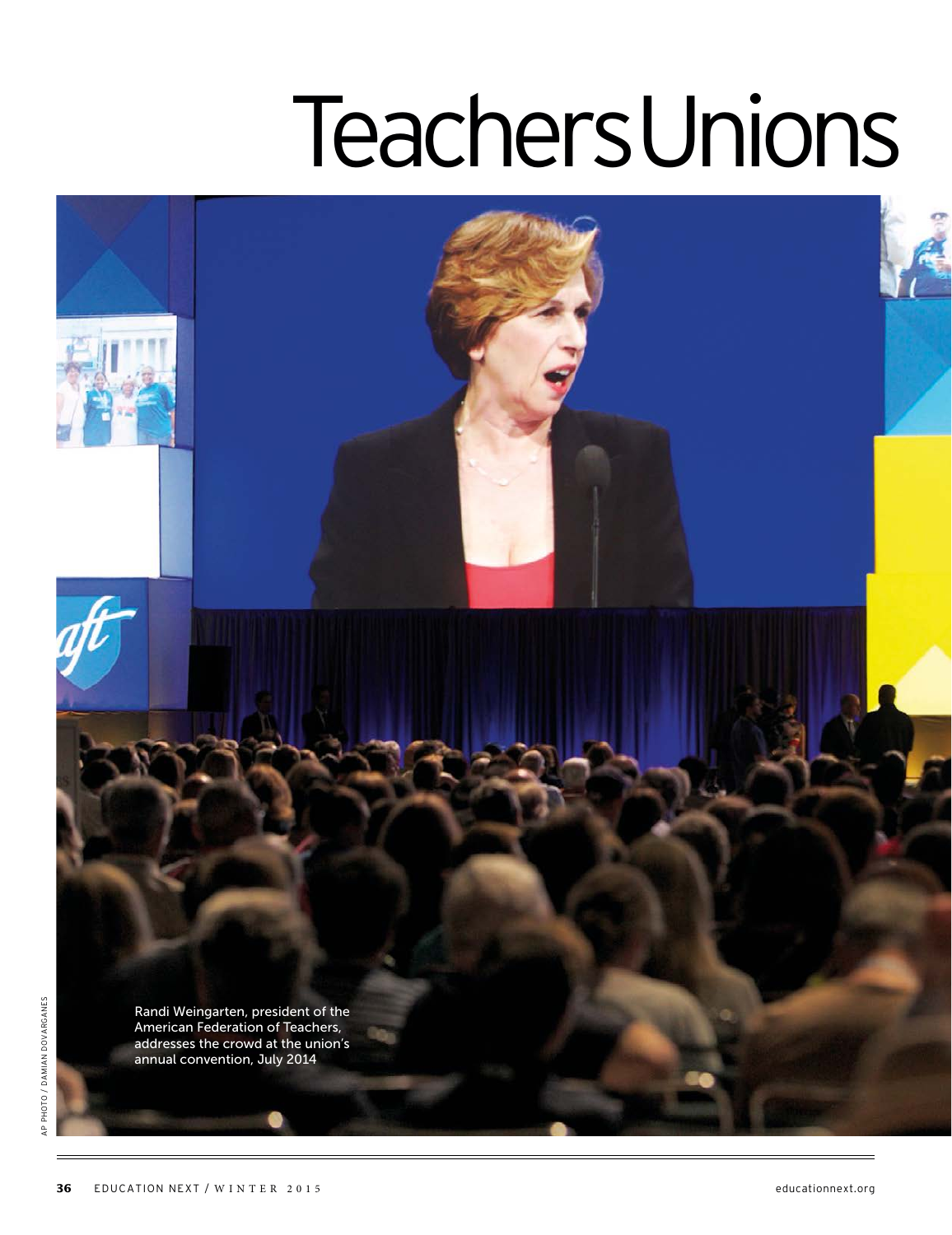#### **feature**

# and the Common Core

### Standards inspire collaboration and dissent

THE MEDIA AND OBSERVERS across the ideological spectrum were surprised and, in some cases, disconcerted in July 2014 when at the annual American Federation of Teachers (AFT) convention in Los Angeles, the union's leadership team announced that its Innovation Fund grants of \$20,000 to \$30,000 were going to be made available to state and local affiliates to critique the Common Core State Standards (CCSS), the massive multistate effort to improve student achievement.

"It's a sign that teachers are frustrated and fed up—and they're making their anger heard, loud and clear," opined a July Politico story about the new initiative.

"This is a huge step because this time last year, they were gung-ho for Common Core," said Fordham University's Mark Naison, a critic of the standards, also in Politico.

David Menefee-Libey, a political scientist at Pomona College, went even further: "It's all blowing up."

The AFT's announcement, combined with the much-publicized rise of Chicago's Karen Lewis and the election of Barbara Madeloni as president of the Massachusetts Teachers Association, as well as the emergence of the Badass Teachers Alliance and other social-justice factions within the unions, have added to the impression that union opposition to the standards is large—and growing. And indeed, there's little argument that the unions' rhetoric and tone have changed.

But have the AFT and its larger counterpart, the National Education Association (NEA), really turned their backs on the Common Core in concrete, substantive ways—and if so, how much does it matter?

#### **A Mixed Message**

The unions have no direct authority over the Common Core implementation or the assessments. They're not directly responsible for preparing teachers to use the new standards or for

administering the new tests. They have no formal governance role in the process.

Union pronouncements about the success or failure of the process, however, and unions' work with states and districts and outside partners on the standards, do influence the materials and supports that are being provided to teachers, and also help shape media and public perceptions of the initiative, and in theory could shape lawmakers' positions on whether to continue, pause, or reengineer the effort.

Concern that the AFT, and to some degree the NEA, was flip-flopping on the Common Core, which could encourage classroom teachers' resistance to the changes and endanger the effort's ultimate success, has become a common one among standards supporters and union critics.

"It seemed like they signed on to do this [Common Core development] three years ago, banging the door down saying they needed to be part of it, and then little by little they've peeled off," says Democrats for Education Reform's Charlie Barone.

According to this line of reasoning, the unions expressed their support for the standards during the early stages, when they were being developed and then adopted by states during competition for Race to the Top funds. It was only when the development of assessments began, and the U.S. Department of Education's (ED's) No Child Left Behind waiver process included clear requirements for evaluating teachers based partly on student test scores, that the unions began to balk.

Not everyone goes that far. "They're trying to walk a fine line in which they still support the standards but don't like the way they've been implemented," says Bob Rothman, a Common Core supporter at the Alliance for Excellent Education. "But they haven't reversed themselves" (see "The Common Core Takes Hold," features, Summer 2014).

To say that the unions had flip-flopped on the Common Core "would be an absolute mischaracterization," insists Sandra Alberti, field director for the nonprofit Student Achievement Partners (SAP), who

by ALEXANDER RUSSO

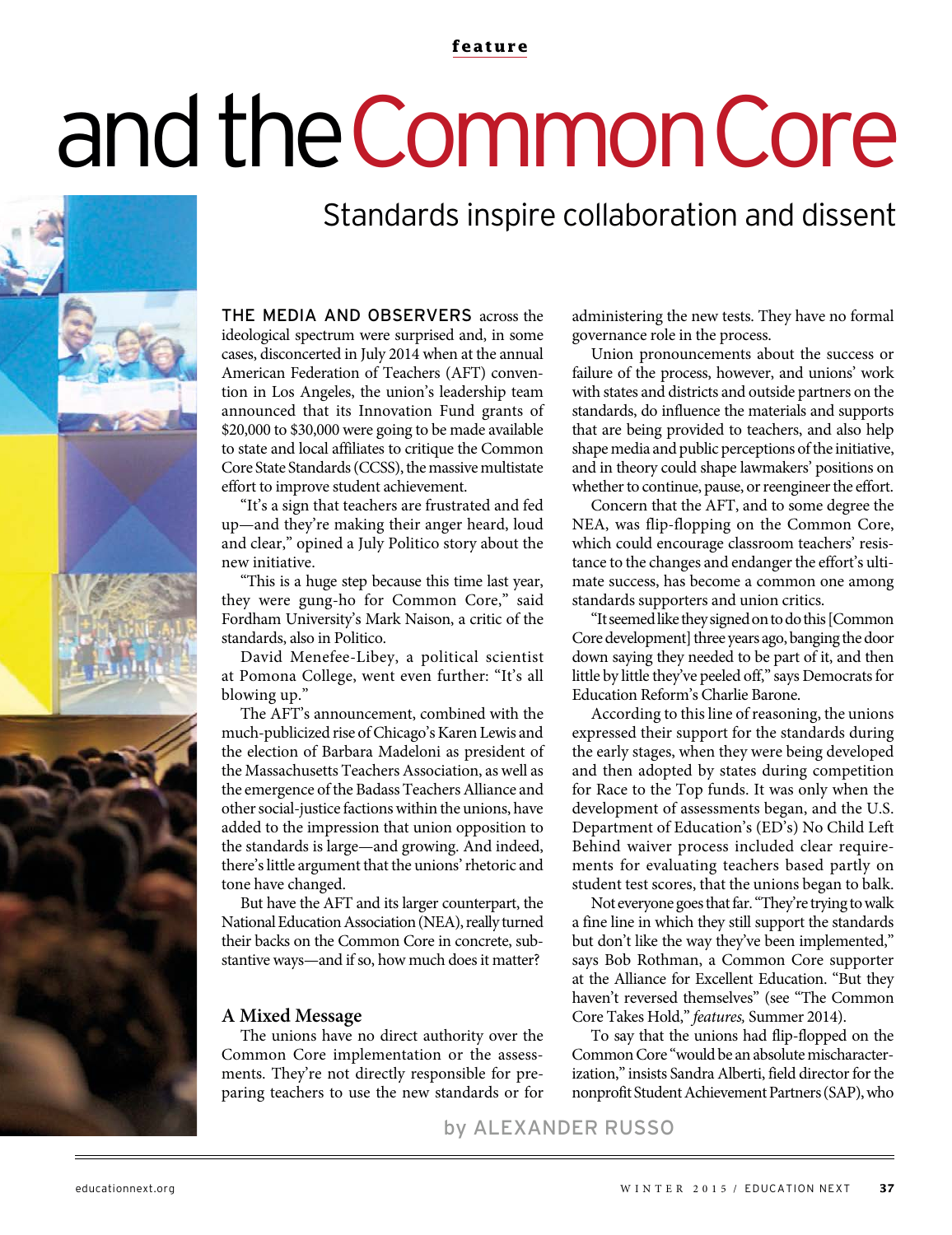has been working with union leadership on implementation.

"The local affiliates doing this work and teachers have remained really committed, and both unions have been committed to providing resources to members despite some of the political controversy," attests Gates Foundation staffer Lynn Olson, who works with the unions on their Common Core endeavors.

Common Core critics within the AFT aren't buying the notion that the AFT has reversed itself, either. The AFT-passed Common Core resolution "tries to have it both ways," according to the Chicago Teachers Union's (CTU) Jennifer Johnson. She says the new AFT grant program accepts on its face that the standards were a positive step and only encourages minor changes.

"That's not the right focus at all," according to Johnson, who believes that Chicago teachers would find their time and energy better spent on working to stop the standards rather than tweaking the standards already in place.

As the controversy grows, it becomes much less clear what union leadership should do. There are dangers on both sides: rebellion from the rank and file on one, and political marginalization on the other.

"If the standards go down the tubes because of fear-mongering and misinformation, the NEA is going to look really bad," one union official explained to Education Week. "Why would anyone take us seriously if we had a seat at the table, and then we turned our backs on the standards?"

There is also the very real danger of confusing teachers. "Most people don't live and breathe the nuances of Common Core, so I'm not sure where they are in terms of understanding

The standards developers at SAP have met with union representatives like the NEA's director of education policy and practice Donna Harris-Aikens and AFT's Ucelli-Kashyap every couple of months, according to Alberti, to share activities, get feedback, and take a look at what needed to be done next.

The Gates Foundation grant for the NEA's Master Teacher project, which has thus far supported 95 teachers developing Common Core lessons, included the creation of 24,000 resources or 3,500 lessons, delivered through Better Lesson, according to the foundation. AFT locals, including those in Albuquerque, Boston, Chicago, Cleveland, and Jefferson County (Alabama), received Gates-funded grants to produce Common Core lessons, some of which are available through Share My Lesson.

The unions have worked closely with SAP, which received an \$18 million grant from the GE Foundation to create "immersion institutes" to familiarize teachers with the standards and to create a storehouse of materials for them to use in their instruction. The two national unions and SAP were part of a group that received an \$11 million three-year grant from the Helmsley Charitable Trust in 2012, which closes out in 2016. Helmsley also provided the two unions and the two assessment consortia, Partnership for Assessment of Readiness for College and Careers (PARCC) and the Smarter Balanced Assessment Consortium (SBAC), a \$1.6 million grant in 2013, specifically aimed at engaging teachers in the development and implementation of end-of-year assessments.

Nor has the unions' engagement with the Common Core been limited to initiatives with outside funding. Noting the

"[The unions] are trying to walk a fine line in which they still support the standards but don't like the way they've been implemented. But they haven't reversed themselves."

the AFT position," admits Marla Ucelli-Kashyap, director of AFT's Educational Issues Department. "But our support is still on the books. It's "not a yes/no kind of issue."

#### **The Backstory**

The Common Core State Standards were officially launched in June 2009. Drafts were released in March 2010 and finalized in June of the same year. By August 2010, 33 states and Washington, D.C., had adopted them. Two years later, 12 additional states had joined. Teams of teachers from both the NEA and AFT reviewed the standards at key points and signed letters of support along the way. Union involvement in the Common Core process continued in the following months and years, largely through partnerships with outside funders and nonprofits.

AFT's focus on the standards in its education journal American Educator and the NEA's \$60 million investment in teacher training projects, a February 2014 Education Week article described the two national unions as "among the initiative's biggest boosters." Dubbed the Great Public Schools initiative, the NEA projects were funded mostly with union dues rather than outside grants, and focused primarily on helping teachers prepare for the Common Core.

To be sure, the unions and others expressed concerns about the Common Core along the way. The AFT produced a report in 2011 that outlined an action plan and issued recommendations for what the union and others needed to do. The report expressed the AFT's apprehensions about the design, content, and potential for punitive use of assessments and vowed to ensure that educators continue to have a "significant voice"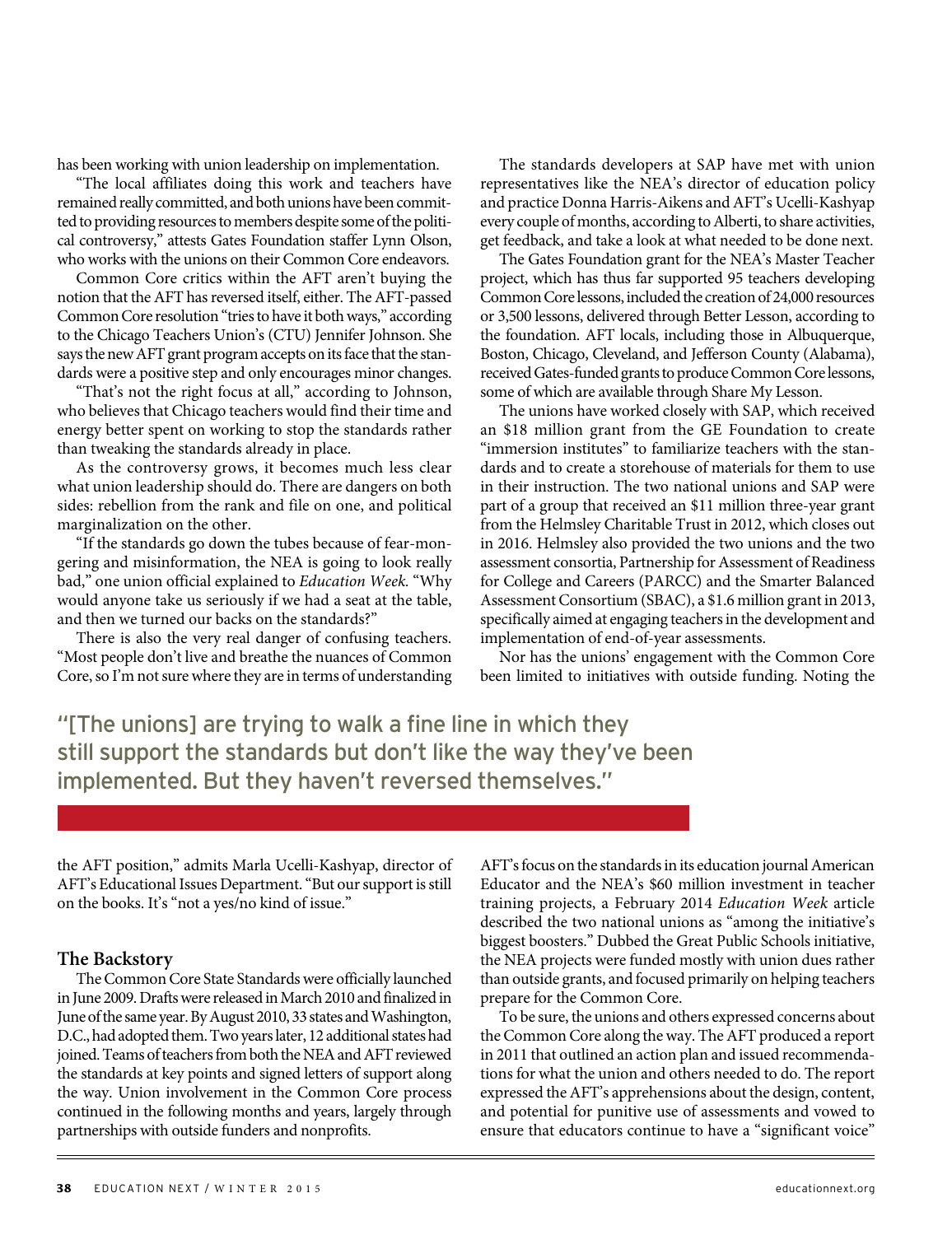### **feature** UNIONS AND THE COMMON CORE RUSSO

**The States Push Back on the Common Core (Figure 1)**

#### FL NM DE MD TX OK KS **NE** SD MT ND WY  $UT$   $C<sub>0</sub>$ ID AZ NV WA CA OR **KY** ME NY PA MI VT NH MA  $\overleftarrow{c}_{\mathsf{T}}$   $\overleftarrow{\mathsf{RI}}$ VA **WV**  $IL$   $IN$   $OH$ NC TN SC MS AL AR LA MO IA MN WI NJ GA Washington DC Delayed the use of teacher evaluation results in personnel decisions Delayed testing-related consequences for schools Delayed both the use of teacher evaluation results in personnel decisions and testing-related consequences for schools Twenty-four states have delayed at least one Common Core-related accountability provision. **SOURCE:** American Federation of Teachers **NOTE:** Some states received waivers from the Department of Education to delay implementation of accountability components; other states acted without waivers. Implementation plans and schedules across the states vary widely and continue to evolve.

in implementation of the standards.

Such concerns spread as states began to implement the standards with varying success. In some places—states that won Race to the Top funding in particular—there was time and there were resources to familiarize educators with the new standards and prepare materials to go along with them. In others, things were hurried and incomplete. There wasn't a new curriculum to go along with the new standards, or it wasn't very good, or there wasn't any time to become familiar with it and how to teach with it. In some places, the new standards were in place, but with the old curricula and tests. In others—New York, especially—the new tests were being tried out even before the new curricula were fully in place.

#### **The Pushback**

In April 2013, AFT president Randi Weingarten floated the idea of a moratorium on high-stakes uses of the results from the new assessments, and the idea quickly gained steam. Eventually, those who supported some version of a slowdown included the accountability hawks at the Education Trust and the Gates Foundation. The U.S. Department of Education began giving out waivers to states allowing them to push back high-stakes aspects of the new system, and a number of other states took steps on their own to delay full implementation (see Figure 1).

In July 2013, the NEA affirmed its support for the Common Core standards by a voice vote but it did not endorse the tests.

Then NEA state leaders met in Washington in January 2014 to consider how best to proceed. In February, the NEA issued its first formal statement expressing concern about the implementation process.

Serious questions about the unions' support for the CCSS became even more public in March 2014 at the Council of Chief State School Officers' annual legislative conference, where AFT and NEA leaders "squabbled" with state education chiefs over public perception and implementation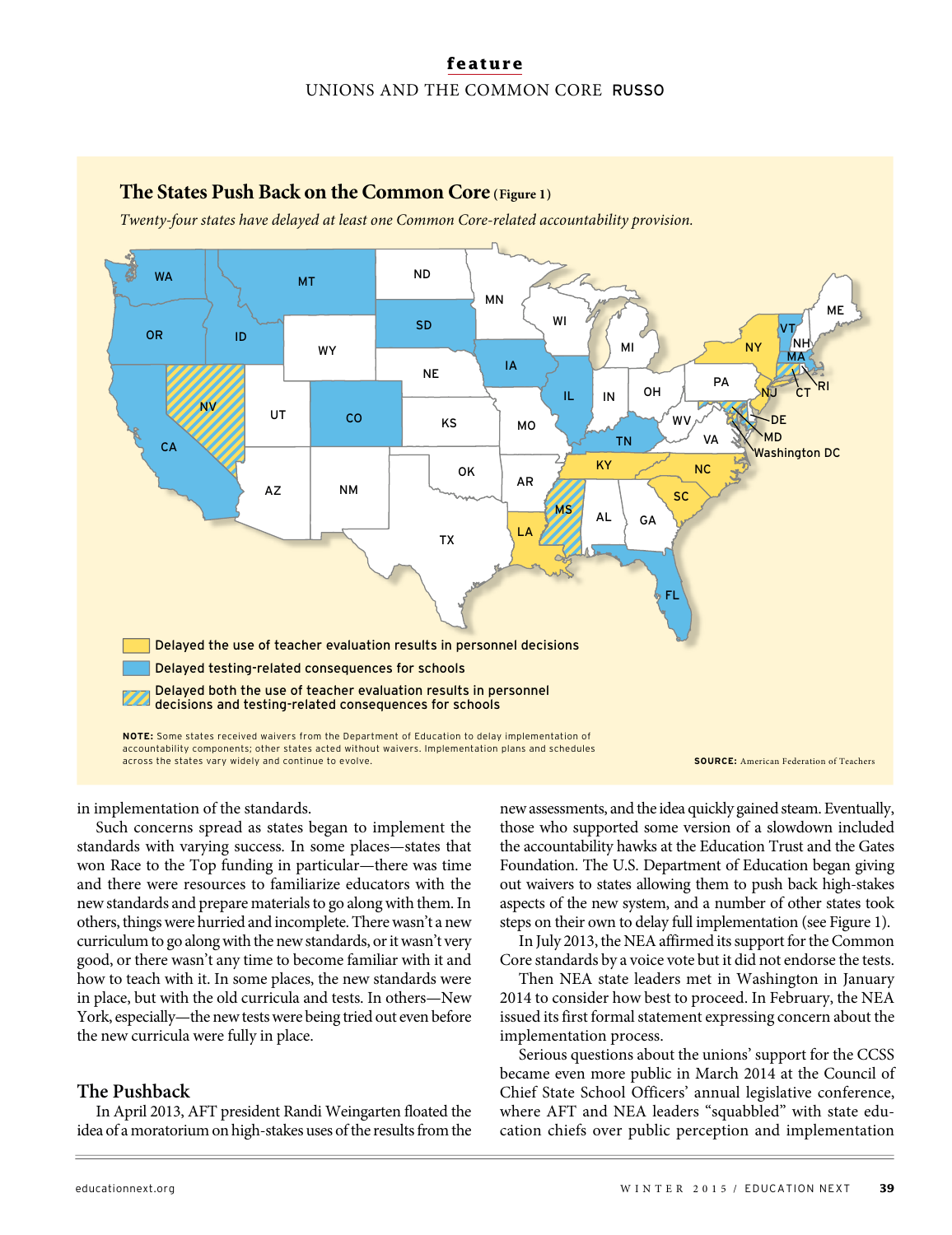issues, according to an Education Week story. At the event, Weingarten and then NEA president Dennis Van Roekel critiqued various aspects of the implementation process, which led Massachusetts K–12 chief Mitchell D. Chester to remark that the leaders were "condoning" opposition to the standards, creating a "totally adversarial conversation."

Things soon got worse. In May, the CTU passed a tough resolution opposing the Common Core in its entirety, which it followed with calls for parents to boycott tests; a handful of teachers refused to administer the tests (see sidebar, opposite page).

In June, the New York state legislature went along with a union request and determined that teachers wouldn't be penalized for low student-achievement scores. The union in New York also encouraged districts and parents to boycott the 2014–15 field tests of the new assessments.





**In April 2013, AFT president Randi Weingarten floated the idea of a moratorium on high-stakes uses of the results from new assessments.** 

Under pressure from members, the AFT stopped taking new money from the Gates Foundation for its Innovation Fund, replacing at least some of the lost funding with member dues and grants from less objectionable funders.

#### **A Fine Line**

Some Common Core advocates consider union criticism of the new tests, which replace multiple-choice, fill-in-the-bubble exams that reflect low expectations, to be deeply hypocritical. Opposing the assessment undermines the credibility of teachers unions, argued The New Teacher Project (TNTP) president Tim Daly in Education Week in February 2014.

The unions themselves see little or no conflict between their support for the standards and their concerns about their implementation and use. According to their leaders, the unions were and still are in favor of high, uniform standards for all students. It's just the implementation of the standards, the new tests developed to measure student achievement, and the planned uses of the results that are problematic.

"We've been very supportive and involved in development of the standards," says Van Roekel in a recent interview. "Then it came time to implement those. We're still in that phase. Adoption was an event; the implementation is far more of a process."

And even if the case could be made inarguably that this represents a reversal, unions wouldn't be the only ones who have flip-flopped on the Common Core. Republican

> presidential aspirants like Bobby Jindal have taken reversal to an extreme.

At least some of the confusion and concern has come from the fact that the AFT's Weingarten is a prolific and somewhat peripatetic speaker who is notoriously hard to pin down (or inconsistent in her positions, depending on your point of view). Her position on issues such as measuring teachers using student test scores has changed over the years. Once supportive of the approach, she later called it "a sham."

#### **Behind the Scenes**

Through it all, both unions have continued working on implementation and continued to collaborate with test developers SBAC and PARCC, which received additional funding from ED to help schools get ready for the tests that they were developing and field testing.

SAP's Alberti insists that teachers and the unions have supported the standards despite reservations about testing and how agencies were rolling them out. "The strength of the partnership has remained fairly steady," she says.

And if one takes a close look at the resolutions debated and passed at the 2014 AFT convention, there really was no "dizzying about-face on the Common Core," as described by Politico. The AFT voted down a resolution calling for a full-throated rejection of the Common Core, put forth by the CTU. Proposals to limit the union's ability to participate in or even fund Common Core–related activities were dropped. The AFT was careful not to say anything against the standards themselves, and spent time before and after the convention making sure that its external partners, funders and nonprofits, knew the nuances behind its statements.

"I think that most people got it," says the AFT's Ucelli-Kashyap, though she admits that in some cases outside partners wanted reassurance. "They asked, 'Here's how I'm reading this. Is that right, or should we be concerned?'"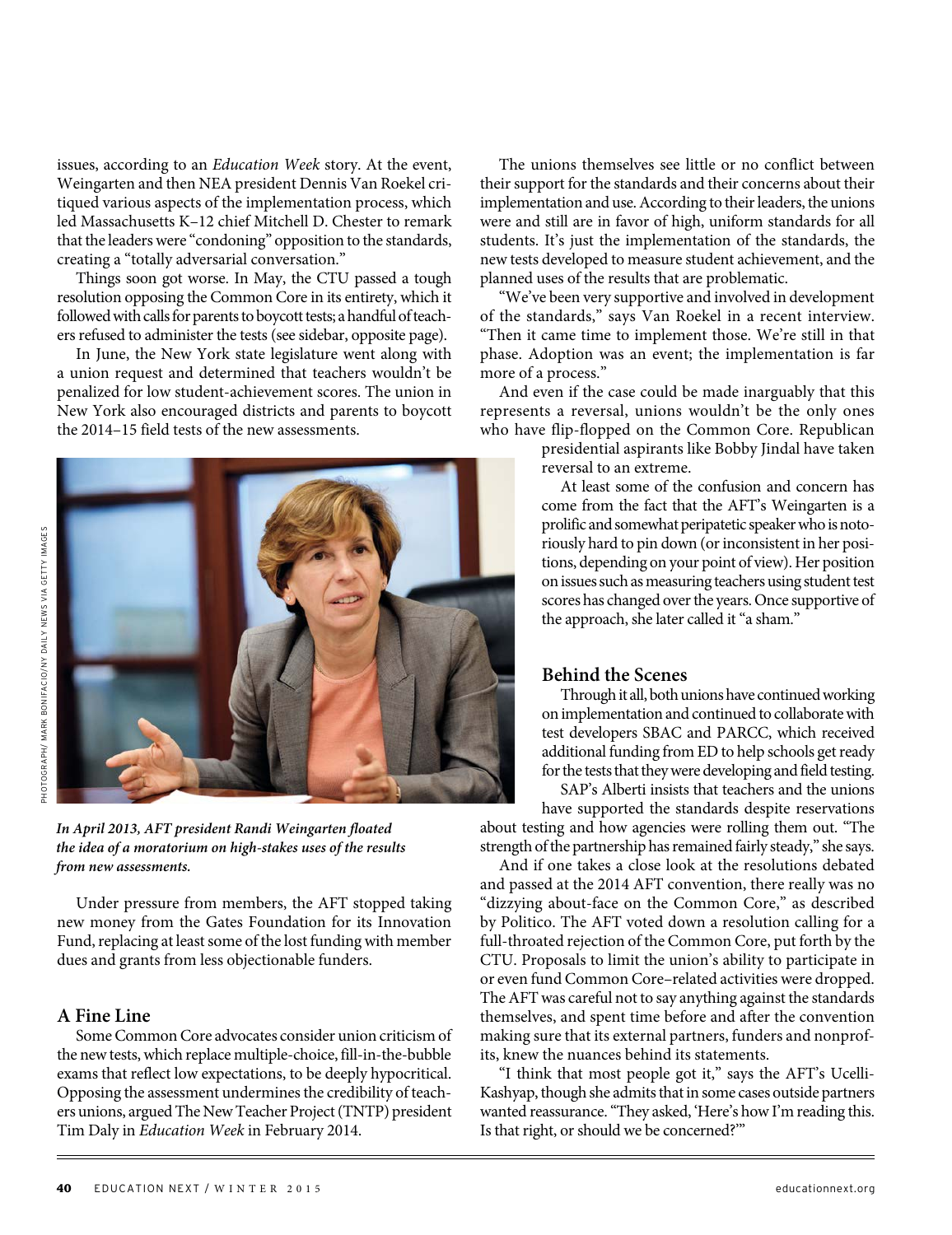### **feature** UNIONS AND THE COMMON CORE RUSSO

"If the standards go down the tubes because of fear-mongering and misinformation, the NEA is going to look really bad. Why would anyone take us seriously if we had a seat at the table, and then we turned our backs on the standards?"

#### **Less Action Than Rhetoric**

How to tell what the union's real position is, when the rhetoric is so complicated? One way is to look at the unions' direct actions. For all the concern and caution that has crept into union leaders' rhetoric, neither one has joined conservative Republicans' efforts to roll back the standards in state legislatures around the country.

"In those places where we saw pushback, the teachers unions did not seem to play a large role," says one insider who did not want to be named. "Where they did make their voices known, they were not supporting bills to have the standards taken away but rather working on issues they cared most about, implementation or evaluation."

An exception might be Tennessee, which dropped out of PARCC, at least temporarily, in June. "The people who actually have the power to block the Common Core and are exercising that power come from the right," says Rothman. While they may have criticized the standards, the implementation process, or the testing timeline, unions in Illinois and New York "have not done anything to stop implementation of the standards."

The most aggressive resistance to the Common Core isn't taking the form of direct action against the process but is coming from "social justice" liberals and progressives, who may be union members but are not by and large in charge of state or local affiliates. These small but vocal factions within the unions have exerted as much pressure as possible against the standards process, which they see as unwise and destructive. But their impact thus far has been limited.

Union leaders like Weingarten may have picked up some of the rhetoric of these advocates' views and given them time and space to be heard, but thus far at least do not seem to have adopted their views wholesale.

Coming out against the testing timeline while continuing to work on implementation is a way for a union to "divert the

## **THE CHICAGO STORY**

The evolution of views on the Common Core was particularly dramatic in Chicago. Starting with the district's 2010 rollout of the new standards, all teachers were given a physical copy of the new standards, and math and ELA teachers were asked to develop lessons. Teachers worked hard on the process, according to the Chicago Teachers Union's (CTU) Jennifer Johnson, but were never compensated for their efforts, or even informed what was done with the lessons they prepared. At least some of them came to object to the standards implementation process and regretted having produced materials that were likely "shoved down throats of teachers at other schools." The local union didn't have a position on the standards at the beginning of the process, and focused instead on helping members learn and incorporate the new requirements. "But as the debate over Common Core became louder in the schools, leadership and staff wanted to be responsive to that," explains Johnson. In January 2014, the local held a debate over the standards and conducted an online survey seeking input. By the time members brought a resolution against the Common Core to the House of Delegates meeting in May 2014, the sentiment was pretty clear.

"I'm pretty sure it was a unanimous vote opposing," says Johnson. And the CTU resolution opposes the standards in their entirety, not just the tests. "It's not picking and choosing," according to Johnson. "You can't separate the tests from the standards."